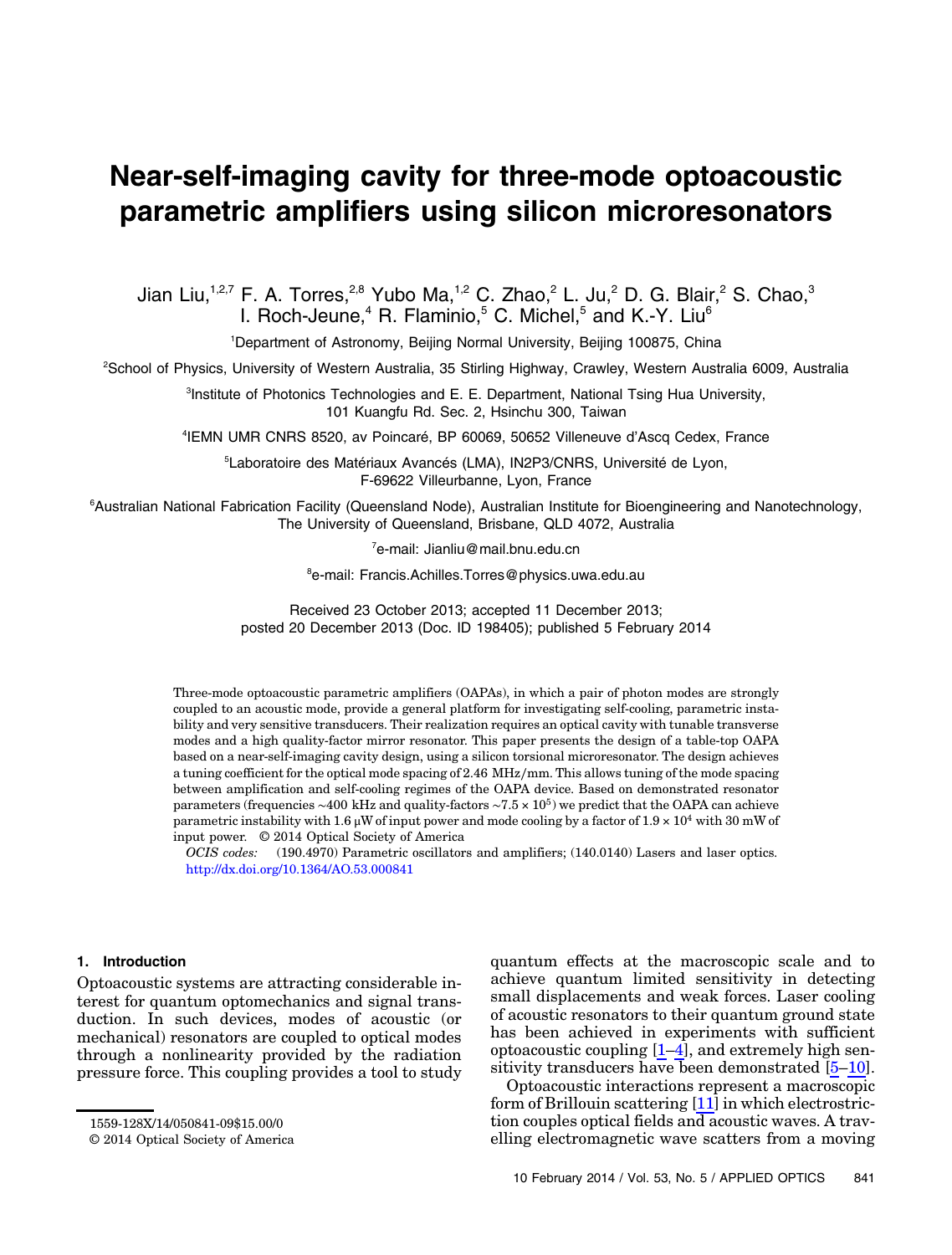sound grating in a bulk medium (phonon frequencies up to THz), producing a second electromagnetic wave. In the case of optoacoustic interactions, an optical field scatters on the surface of a vibrating mirror (phonons in the MHz range).

When considering optoacoustic interactions in an optical cavity, it is important to distinguish between two- and three-mode interactions. In a two-mode interaction, an acoustic mode scatters an input beam to create a pair of sidebands within the bandwidth of the same cavity mode. Depending on side-band asymmetry, this can lead to suppression of the acoustic mode (self-cooling [\[12](#page-7-5),[13\]](#page-7-6)) or amplification of the acoustic mode. Four frequencies are present, but supported by two modes–one acoustic and one optical.

In a three-mode interaction, an input beam and scattered beam are in different cavity transverse modes. Two optical modes and one acoustic mode are involved. This interaction is analogous to a photonic molecule [\[14](#page-7-7)] and is a tuned system that allows the creation of quantum-optical acoustic amplifiers capable of free oscillation (phonon lasers [\[15](#page-7-8)]), mode cooling, and amplification of small signals.

Three-mode interactions are qualitatively and quantitatively different from two-mode interactions since power flows at three frequencies. In appropriately designed systems, the optoacoustic coupling can be much greater as it depends on the product of three, high quality-factors (two optical and one acoustic). We will show here that a practical threemode optoacoustic parametric amplifier (OAPA) can achieve very high self-cooling factors  $\sim 10^4$ , compared with cooling factors ∼30 achieved with twomode self-cooling [\[3,](#page-7-9)[4,](#page-7-1)[16\]](#page-7-10).

Braginsky et al. first predicted three-mode optoacoustic parametric interactions [\[17](#page-7-11),[18\]](#page-7-12) in the context of long-baseline laser-interferometer gravitational wave detectors [[19\]](#page-7-13). This analysis was extended to three dimensions [\[20](#page-7-14)] including detailed modeling of acoustic and optical mode structures by Zhao et al., while Ju et al. showed that multiple mode interactions could contribute to parametric gain [[21\]](#page-7-15).

The theory was confirmed by Evans *et al.* [\[22](#page-7-16)], while Zhao and co-workers [\[5,](#page-7-2)[23](#page-7-17)] have confirmed the detailed physics of three-mode interactions in long Fabry–Perot cavities. Zhao et al. observed these interactions in an 80 m cavity [[5](#page-7-2)] and recently reported the first demonstration of ultrasonic acoustic modes driven by radiation pressure using threemode parametric interactions [\[23](#page-7-17)].

Three-mode interactions have been observed in solid state resonator structures [\[24](#page-7-18)] and recently, the first tunable free space three-mode interaction system was demonstrated using a 50 nm thick membrane between two mirrors [\[25](#page-7-19)].

A crucial requirement of three-mode interactions is a high quality-factor acoustic resonator that scatters light into a cavity transverse mode with an acoustic mode frequency that matches the frequency gap between both cavity modes. The high

quality-factor is required to reduce thermal noise and to increase the parametric gain  $R$ , a dimensionless quantity which describes the strength of the optoacoustic interaction relative to the losses of the acoustic resonator.

<span id="page-1-0"></span>Assuming that the three-mode system is tuned optoacoustic interaction relative to the losses of<br>the acoustic resonator.<br>Assuming that the three-mode system is tuned<br>such that  $\omega_m = \omega_0 - \omega_1$ , where  $\omega_0$ ,  $\omega_1$ , and  $\omega_m$  are the optical carrier mode, high-order mode and acoustic mode frequencies, respectively, the parametric gain R is given by the following formula  $[17,26]$  $[17,26]$  $[17,26]$ :

$$
R = \frac{8I_{\rm in}Q_0Q_1Q_m\Lambda}{mL^2\omega_0\omega_m^2},\tag{1}
$$

where  $I_{\text{in}}$  is the input power,  $Q_0$  and  $Q_1$  are qualityfactors of the cavity modes,  $Q_m$  is the quality-factor of the acoustic mode,  $m$  is the effective mass of the resonator, and  $L$  is the cavity length. The overlap factor  $\Lambda$  [[17](#page-7-11)[,21\]](#page-7-15) between the TEM<sub>00</sub>, TEM<sub>01</sub>, and the acoustic mode shapes determines the strength of threemode interactions. It is an integral of the product of the three-mode shapes. The magnitude of  $\Lambda$  depends on the alignment and the relative sizes of the optical and acoustic modes. Thus, to ensure a suitable overlap factor, it is important to optimize the beam spot sizes and alignment, in relation to the resonator structure.

This paper presents the design and predicted performance of a practical OAPA device developed from the concept first presented in [[26\]](#page-7-20). We present the design and validation studies of a compact tunable OAPA system based on a Fabry–Perot [\[27](#page-7-21)] cavity with a high quality-factor mg-scale silicon microresonator [[28\]](#page-7-22) as an end mirror. This could also provide a platform for studying parametric instability, an important issue in advanced gravitational-wave detectors [[19\]](#page-7-13).

The torsional acoustic vibration of a flat mirror is an effective means for obtaining a large spatial overlap between  $TEM_{00}$ ,  $TEM_{01}$  optical modes, and the acoustic mode. Our design matches the acoustic resonator dimensions to the spot sizes for a  $TEM_{00}$ pump mode and a  $TEM_{01}$  high-order mode. The torsion mode frequency near 400 kHz dictates the requirement for the optical mode gap for a reasonable cavity size.

OAPAs can be operated in two regimes: (a) cooling and (b) amplification and self-sustained oscillation. The design presented here is based on a three-element near-self-imaging (NSI) cavity, which allows beam spot-size optimization and tuning of the opticalmode gap by a few MHz, sufficient to span the two operating regimes.

This paper is organized as follows: In Section [2](#page-2-0), we present the design and properties of a suitable high quality-factor resonator with optical coatings. In Section [3](#page-3-0), we present the NSI cavity design that allows cooling, amplification, and parametric insta-bility to be achieved. In Section [4,](#page-5-0) we predict the performance of the OAPA, which is limited by radiation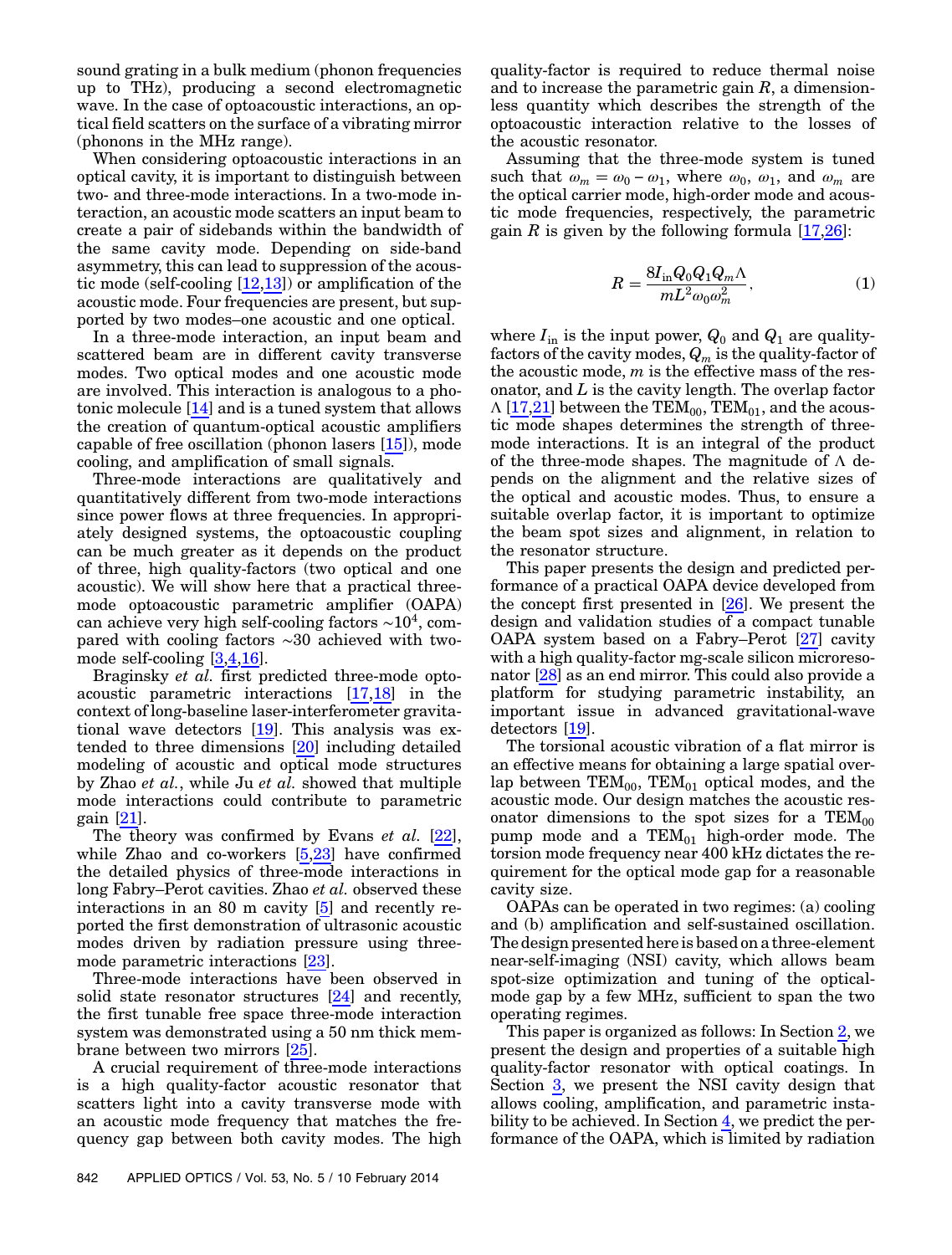damage and thermal dissipation if operated at cryogenic temperatures.

## <span id="page-2-0"></span>2. Silicon Resonator with Optical Coatings

The long standing problem of the acoustic loss of multilayer optical coatings [[29,](#page-7-23)[30\]](#page-7-24) restricts the options for the design of high quality-factor optical microresonators. To minimize acoustic losses, the resonator is designed to reduce the elastic strain in the optical coatings by applying them only on a central element, designed to move as a rigid body in a torsion motion. In the future, this design could also allow an inductive sensor loop to be attached without incurring large acoustic losses.

The resonator design is illustrated in Fig. [1.](#page-2-1) Resonators consist of three paddles, inspired by previous work [\[31](#page-7-25)], connected by torsion rods, fabricated on 20 mm by 20 mm standard silicon wafers. The paddle design consists of a 1 mm by 1 mm central paddle supported by two isolation paddles (1 mm by 1.8 mm). The torsion rods have length of 0.5 mm and width of 0.3 mm. Wafer thickness of 365, ∼500, and 670 μm were used. For the design presented here, we will focus on a resonator with observed frequency 401.5 kHz and thickness  $515 \mu m$  [[28\]](#page-7-22).

The finite element modeling (FEM) software ANSYS 14.0 was used to develop the torsion resonator, with approximately 140 000 nodes to represent the resonator, a mesh size of 300 μm on the frame, and a finer mesh size of 50  $\mu$ m on the paddles and torsion rods. The resonator was modeled to determine the amplitude distribution of acoustic modes and to ensure that torsion modes were separated in frequency from resonances of the frame. The modes of interest [see Fig.  $1(c)$ ] should have strain energy localized on the torsion rods and low energy in the frame. Such modes were expected to have a good isolation from suspension losses. Localization of the strain energy in the torsion rod segments holding the middle paddle, and minimal strain energy on the paddle itself, confirmed the near rigid body behavior of the central paddle.

Resonators for this OAPA system have been fabricated at the Institute of Photonics Technologies of the National Tsing Hua University in Taiwan, at the Institute of Electronic, Micro-electronic and Nanotechnology, the Société Européenne de Systèmes Optiques, and the Laboratoires de Matériaux Avancés, in France, and at the Australian National Fabrication Facility Ltd. in Queensland.

Following careful dimension measurements of resonators fabricated by dry etching [[32\]](#page-7-26) or laser micromachining [[33](#page-7-27)], we used FEM modeling to help identify the torsion modes of interest. The 401.5 kHz mode was consistent with the predicted torsion mode frequency for the resonators fabricated from monocrystal (100) boron-doped silicon with thickness of  $500 \pm 25$  µm.

Thin film optical coatings were applied on 365 μm thickness resonators as a test of the coating technique, within a square area of 800 μm by 800 μm, center on the middle paddle. The coatings consisted of 14 alternating layers of  $SiO_2$  and  $Ta_2O_5$  with total thickness 5.0 μm. The specified reflectivity was 99.997% [[29,](#page-7-23)[30\]](#page-7-24), at 1064 nm. Future resonators will use higher reflectivity coatings and thicker wafers. This coated paddle is intended as the end mirror in the NSI cavity design presented in the next section.

FEM modeling was used to estimate the losses from coatings by calculating the ratio of the strain energy stored in the coatings  $\Delta E$ , and the total strain energy  $E$  of the acoustic mode. In the absence of suspension losses, the acoustic quality-factor can be apenergy *E* of the acoustic mode. In the absence of sus-<br>pension losses, the acoustic quality-factor can be ap-<br>proximated by  $[21]$  $[21]$   $Q_m^{-1} = Q_i^{-1} + Q_c^{-1}(\Delta E/E)$ , where  $Q_i$  and  $Q_c$  are the intrinsic and coating quality-<br>factors. For coatings on the 401.5 kHz resonator,<br>the calculated energy ratio is  $1.7 \times 10^{-3}$ . Assuming factors. For coatings on the 401.5 kHz resonator, the calculated energy ratio is  $1.7 \times 10^{-3}$ . Assuming factors. For coatings on the 401.5 kHz resonator,<br>the calculated energy ratio is  $1.7 \times 10^{-3}$ . Assuming<br>a typical coating loss [\[29](#page-7-23)] of  $Q_c^{-1} = 2.5 \times 10^{-4}$ , we expect to achieve  $Q_m \sim 1.9 \times 10^6$  if  $Q_i = 10^7$ , and  $Q_m \sim 7.0 \times 10^5 \text{ if } Q_i = 10^6. \text{ There is some uncertainty}$ on the intrinsic quality-factor of thin wafers, due to the contribution of surface losses [\[34](#page-8-0)].

The acoustic loss contribution from the coatings is very sensitive to the wafer thickness. This loss

<span id="page-2-1"></span>

Fig. 1. Micromechanical silicon resonator with optical coating. (a) Dimensions: 20 mm by 20 mm frame, of thickness 500 μm, and three paddles (1 mm wide). The central paddle contains a 0.8 mm square 14-layer tantala/silica optical coating (total thickness ∼5.0 μm). (b) Photograph showing paddles and central coating. (c) Finite element modeling (FEM) projection of the torsion mode of interest in which the central paddle has maximum amplitude, shown by the contour plot of deformation.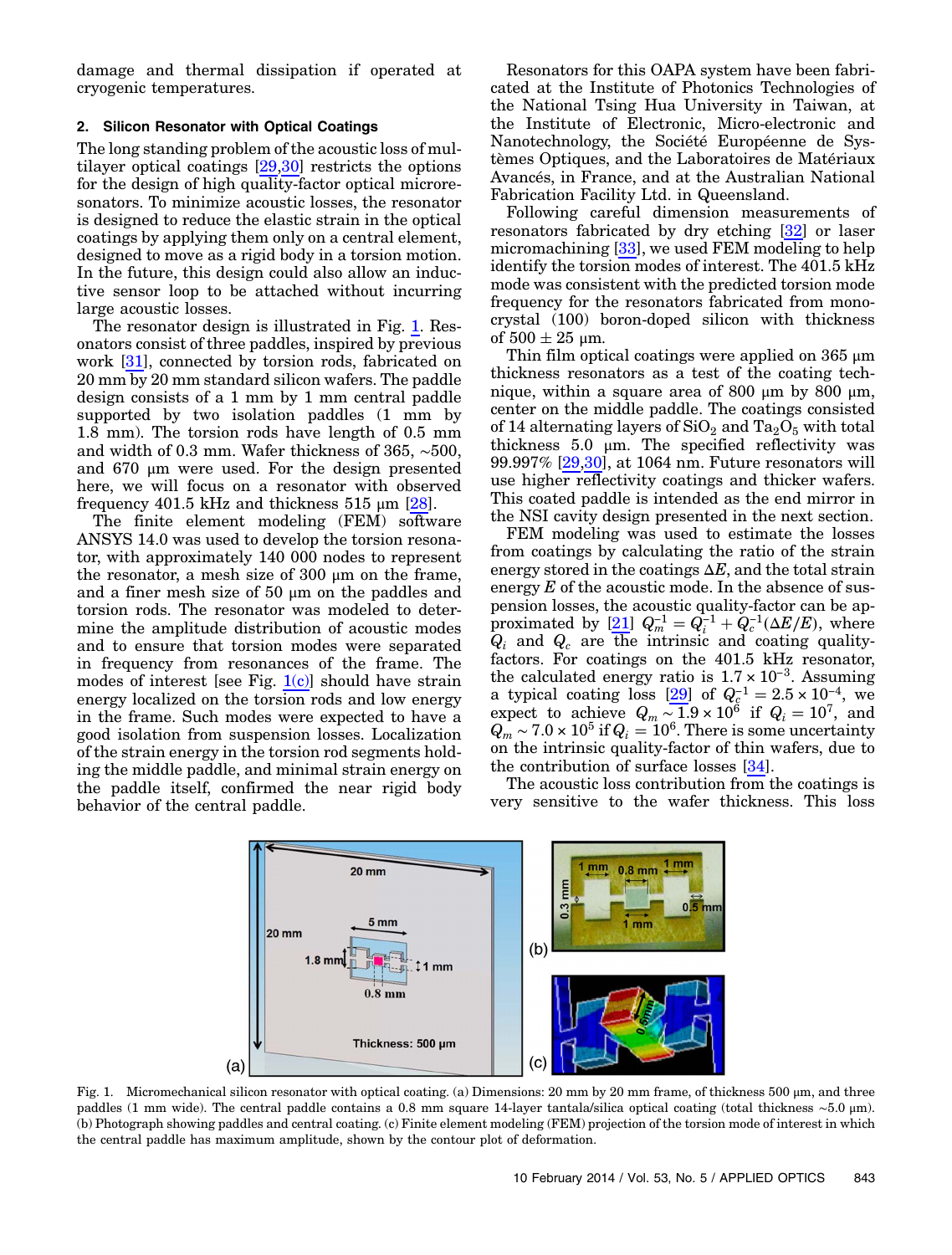contribution could be considerably reduced using small changes to the coating area and substrate thickness.

While the intrinsic quality-factor of bulk silicon and thin silicon flexures has been observed to be very high [\[34](#page-8-0)[,35](#page-8-1)], the quality-factor of wafers is uncertain because it is difficult to distinguish between suspension losses and intrinsic losses. As stated by Chandorkar *et al.* [[36\]](#page-8-2), the heat generation in the resonator due to deformation is negligible for a pure torsion mode. For this reason, thermoelastic loss can be ignored.

We measured the mode frequencies and qualityfactors of resonators without coating using an optical lever and piezo excitation system [\[28](#page-7-22)]. Qualityfactors in the range  $5.0 \times 10^5$ –8.6  $\times 10^5$  were observed, reasonably close to our design goal.

We also observed that the quality-factor depends greatly on the position of the wafer holder, indicating that suspension losses are not negligible. A comparison of resonators will be published elsewhere.

#### <span id="page-3-0"></span>3. Cavity Design

An OAPA requires a cavity design that is well matched to the acoustic resonator. Here we present a three-element NSI optical cavity design that meets the requirements to achieve appropriate opticalmode frequencies and spot size to enable strong three-mode optoacoustic parametric interactions in a compact tabletop system.

<span id="page-3-2"></span>In a single optical cavity, for a given cavity length L, the resonant frequency of the  $TEM_{mn}$  mode is given by

$$
\nu = \frac{c}{2L} [p + \frac{\alpha}{\pi} (m+n+1)],\tag{2}
$$

where  $c$  is the speed of light,  $p$  is the longitudinal mode index,  $m$  and  $n$  are transversal indexes, and  $\alpha$  is the Gouy phase shift of the TEM<sub>00</sub> mode over one cavity length. If  $\alpha = k\pi$ , where k is an integer, the cavity is fully degenerate, and all  $TEM_{mn}$  modes and their linear combinations resonate simultaneously. This is a self-imaging cavity [[37\]](#page-8-3). Similar cavities have been studied and used in multi-mode squeezing experiments [[38\]](#page-8-4).

The configuration of a self-imaging cavity is fixed after choosing the mirror radius of curvature  $R_0$  and the lens focal length  $f$ . The spacing between components is given by

$$
L_1 + L_2 = f + R_0,\t\t(3)
$$

<span id="page-3-3"></span>and

$$
L_3 = f + f^2/R_0.
$$
 (4)

A small adjustment to the position of any component in the self-imaging cavity breaks the degeneracy, thereby creating the NSI cavity, in which there is a small tunable frequency gap between modes.

844 APPLIED OPTICS / Vol. 53, No. 5 / 10 February 2014

As stated in the Introduction, the 400 kHz acoustic frequency of the torsional microresonator should match the frequency gap between the  $TEM_{00}$  and  $TEM_{01}$  modes in our cavity design. The  $TEM_{01}$  mode is chosen for its suitable spatial overlap with the torsional acoustic mode of the resonator.

Another requirement of the OAPA is that the optical mode size should match the size of the acoustic mode. For a simple two-mirror optical cavity, a mode gap near 400 kHz is easy to achieve in a near-planar or a near-concentric cavity [\[39](#page-8-5)], but it is difficult to achieve the correct mode size in a small cavity. This is easier in a three-element NSI cavity, using small adjustments of the position of  $L_T$  (see Fig. [2](#page-3-1)) to adjust both the mode gap and the mode size.

As shown in Eq.  $(2)$  $(2)$ , the mode gap between the  $TEM_{00}$  mode and the  $TEM_{01}$  mode is determined by the Gouy phase shift  $\alpha$ , which is a function of the cavity length L, and therefore of the radius of curvature  $R_0$  of mirror  $M_0$  and the focal length f of the lens  $L_T$ .

Here we will derive the Gouy phase shift and the optimal positions of the components in the cavity in order to produce three-mode interactions. To simplify the analysis, the cavity is divided into three parts:  $L_1, L_2$ , and  $L_3$ . We use  $\phi_1$  for the Gouy phase shift from  $M_0$  to the waist  $W_1$ ,  $\phi_2$  for the phase shift from the waist  $W_1$  to the lens  $L_T$ , and  $\phi_3$  for the phase shift from the lens  $L_T$  to the resonator  $M_1$ . The total Gouy phase shift in the cavity is then

$$
\alpha = \phi_1 + \phi_2 + \phi_3. \tag{5}
$$

For a Gaussian beam, the Gouy phase shift at any point is given by

$$
\phi = \arctan(z/z_R),\tag{6}
$$

<span id="page-3-1"></span>where  $z$  is the displacement of the point relative to the waist,  $z_R$  is the Rayleigh range given by  $z_R = \pi W_i^2 / \lambda$ , where  $\lambda$  is the laser wavelength, and  $W_i$  is either the waist before  $(i = 1)$  or after  $(i = 2)$ the lens  $L_T$ .

 $w_{1}$ 

L<sub>T</sub>

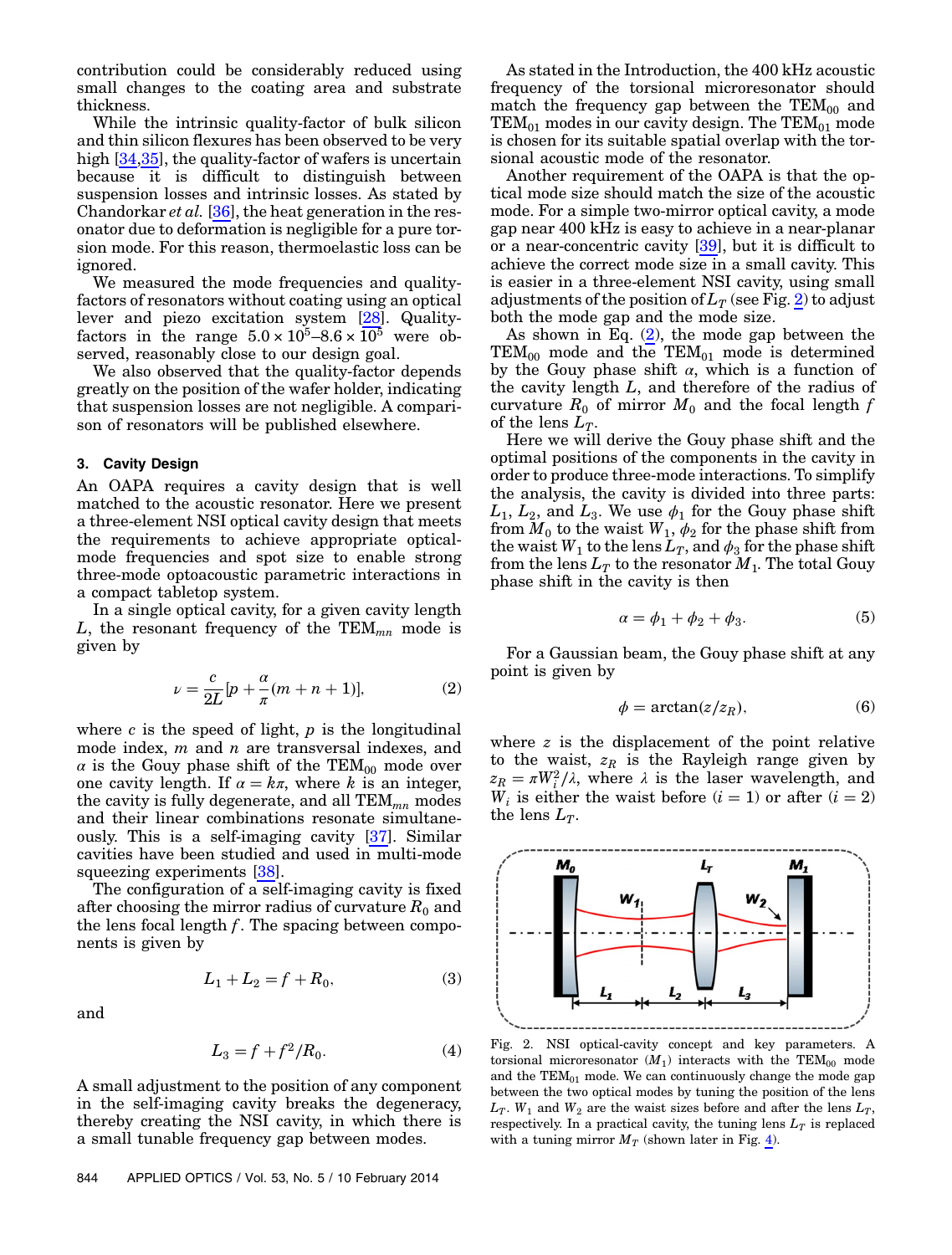<span id="page-4-1"></span>In the NSI cavity, the laser spot size on the resonator is waist  $W_2$ , which must be tailored to fit within the square mm surface of the torsional resonator. The distance  $L_3$  between the resonator  $M_1$  and the lens  $L_T$  must satisfy

$$
\phi_3 = \arctan\left(\frac{L_3}{z_R}\right),\tag{7}
$$

where  $z_R = \pi W_2^2/\lambda$  is the Rayleigh range after the lens.

<span id="page-4-0"></span>The properties of the laser beam after passing through the lens are completely determined by the state of the beam before the lens and the transmission matrix of the lens. The waist position  $L_2$  of the first waist, and the waist size  $W_1$  can be derived directly from the ray transfer relation of a Gaussian beam, given by

$$
q' = \frac{fq}{f-q},\tag{8}
$$

where f is the focal length of  $L_T$ , q is the complex parameter of a Gaussian beam defined by  $q = z + i z_R$ , and q' is the complex parameter before  $q = z + iz_R$ , and q is the complex parameter<br>the lens. From Eq. ([8](#page-4-0)) we obtain  $L_2$  and  $W_1$ :<br> $L_2 = f + \frac{(L_3 - f)f^2}{(L_3 - f)^2 + z^2}$ ,

$$
L_2 = f + \frac{(L_3 - f)f^2}{(L_3 - f)^2 + z_R^2},
$$
(9)

$$
W_1 = \frac{f^2 W_2^2}{(L_3 - f)^2 + z_R^2}.
$$
 (10)

<span id="page-4-2"></span>With the values of  $L_2$  and  $W_1$  determined, phase shift  $\phi_2$  is given by

$$
\phi_2 = \arctan\left(\frac{L_2}{z'_R}\right),\tag{11}
$$

where  $z'_R$  is the Rayleigh range before the lens, given by

$$
z_R' = \frac{\pi W_1^2}{\lambda}.
$$
\n(12)

The radius of curvature  $R_0$  of the mirror  $M_0$ , and the waist size  $W_1$  are related to  $L_1$  as follows:

$$
R_0 = L_1 \left( 1 + \left( \frac{\pi W_1^2}{\lambda L_1} \right)^2 \right). \tag{13}
$$

<span id="page-4-3"></span>From  $L_1$  we obtain  $\phi_1$ :

$$
\phi_1 = \arctan\left(\frac{L_1}{z'_R}\right). \tag{14}
$$

Equations  $(7)$ ,  $(11)$  $(11)$ , and  $(14)$  $(14)$  show that the Gouy phase shift over the cavity length is determined by four parameters:  $W_2$ ,  $R_0$ ,  $f$ , and  $L_3$ . We chose the size of  $W_2$  to balance two requirements: (1) high overlap between the optical and acoustic modes; (2) low optical diffraction loss to maintain a high cavity finesse. Considering the resonator size of 1 mm by 1 mm, a 0.2 mm beam waist was chosen to have an overlap factor of 0.1 and a diffraction loss of 15 ppm. If we fix  $R_0$  and f by using specific components, the Gouy phase shift will depend only on  $L_3$ . Thus, by changing  $L_3$ , we control the mode gap between optical modes TEM<sub>00</sub> and TEM<sub>01</sub>. Using Eq.  $(2)$ , we obtain a rela-

tionship between the mode gap 
$$
\overline{\Delta \nu}
$$
 and  $L_3$  as follows:  
\n
$$
\Delta \nu = \frac{c}{2\pi (L_1 + L_2 + L_3)} (\phi_1 + \phi_2 + \phi_3 - k\pi).
$$
 (15)

Here k is an integer that indicates the difference in the longitudinal mode index of the two optical modes  $(k = 1$  in our case). We have considered different cavity configurations  $(R_0$  and f values) to achieve a mode gap of  $\Delta \nu = \pm 400$  kHz. We found that a configuration with  $R_0 = 50$  mm and  $f = 50$  mm is suitable, as we only need to adjust the position of the lens by 325 μm (the tuning gap) to adjust the cavity from amplification to cooling regimes.

For a self-imaging cavity, in which  $L_3 = f + f^2/R_0$ [Eq.  $(\underline{4})$ ], using  $R_0 = 50$  mm and  $f = 50$  mm gives a value of the distance  $L_3 = 100.0$  mm. This corresponds to the NSI average value of  $L_3$  for instability and cooling regimes, which is 100.16 and 99.84 mm, respectively. This indicates that the tuning of the lens  $L_T$  in the cavity is symmetric around the selfimaging point ( $\Delta \nu = 0$ ).

Cavity tuning is demonstrated in Fig. [3](#page-4-4) where the mode gap is plotted as a function of the position of the lens relative to the resonator. A tuning coefficient of 2.46 MHz/mm is achieved. When  $L_3$  is reduced below 100 mm, the OAPA enters the cooling regime. When  $L_3$  is increased above 100 mm, it enters the positive gain regime.

<span id="page-4-4"></span>

Fig. 3. Mode gap as a function of the position of the micromechanical resonator relative to the lens, with fixed parameters of the radius of curvature and focal length,  $R_0 = 50$  mm and  $f = 50$  mm. The tuning gap is 325 µm and the tuning coefficient is 2.46 MHz∕mm. The tuning is almost linear and symmetric around the self-imaging point.

10 February 2014 / Vol. 53, No. 5 / APPLIED OPTICS 845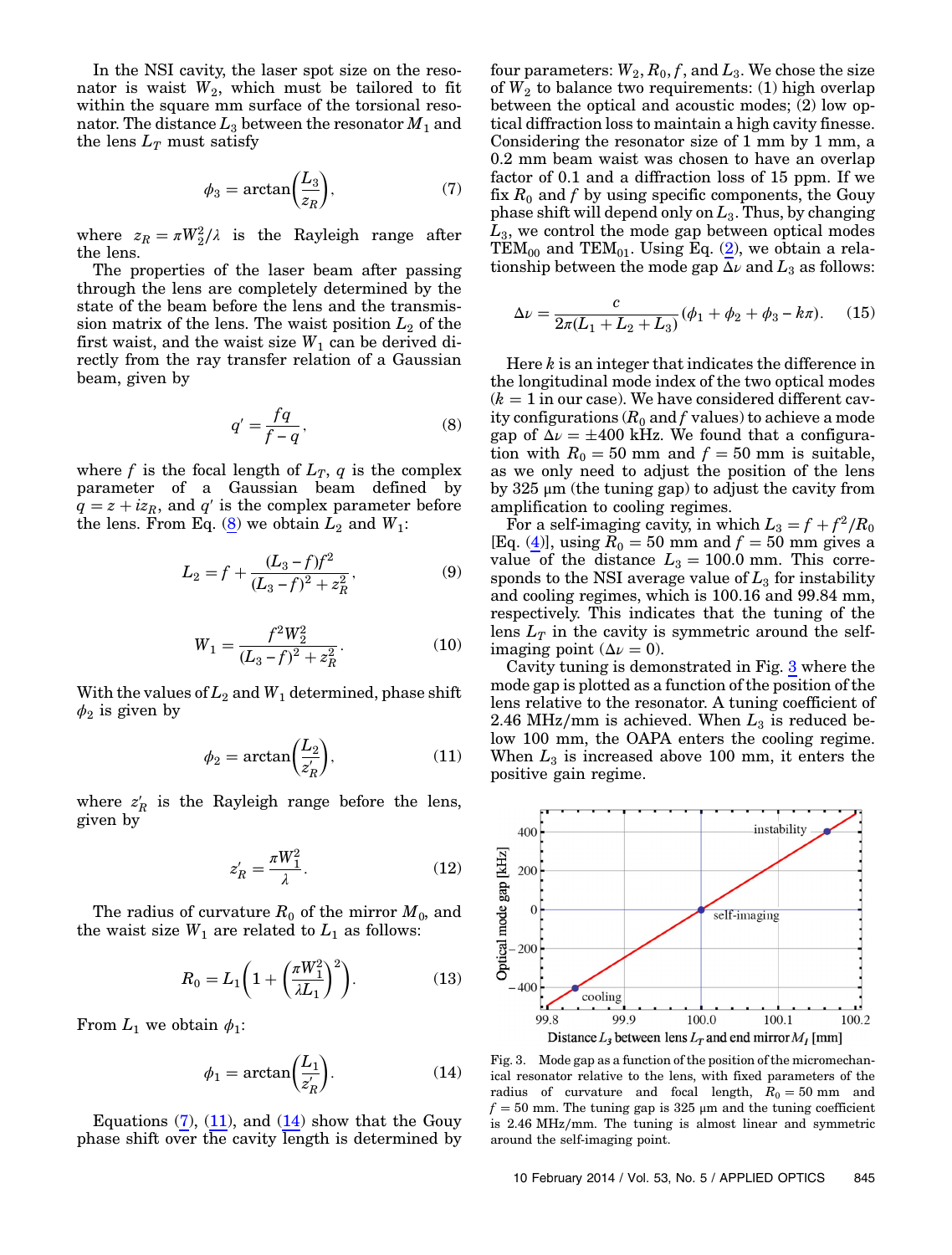## <span id="page-5-0"></span>4. Predicted Performance of a Practical NSI Cavity **Setup**

Based on the design given in the previous sections, we present here a practical experimental setup and performance estimates for a three-mode OAPA shown in Fig. [4.](#page-5-1) Rather than using a lens as shown in Fig. [2](#page-3-1), a practical OAPA uses a mirror to replace the tuning lens. The pump beam requires a pre-mode cleaner (PMC) to insure that the injection is a pure  $TEM_{00}$  mode, and must be mode matched and frequency locked using a standard Pound–Drever–Hall (PDH) locking scheme [[40\]](#page-8-6).

The NSI cavity needs to be operated in a vacuum to achieve high acoustic-resonator quality-factors and to be sufficiently rigid to maintain dimensional constraints. Piezo mirror mounts for the input mirror and the tuning mirror can allow the required tuning range. Experience with a membrane cavity threemode interaction setup [\[25](#page-7-19)] has demonstrated the importance of alignment and tuning to achieve maximal overlap between the acoustic mode and  $TEM_{01}$  mode.

As shown in Fig. [4,](#page-5-1) a quadrant photodetector can be used in common mode for the PDH locking, and in differential mode to monitor the OAPA signal at 400 kHz. This signal is a beat frequency between the  $TEM_{00}$  and  $TEM_{01}$  modes, which is proportional to the amplitude of the torsional resonator. In the absence of external excitation, the quadrant photodetector output should record a thermally driven acoustic mode amplitude of the torsional resonator. At low input power, this signal should represent the kT thermal energy of the resonator, but as power increases, the mode should be amplified or suppressed, as discussed further below.

To predict the performance of the OAPA described here, we need to determine the maximum power the device will withstand. This depends on two factors: optical damage and thermal heating. Using the continuous wave damage threshold for thin-film optical coatings, ∼1 MW∕cm<sup>2</sup> for currently available

technologies [\[29](#page-7-23)], and the designed waist size at  $M_1$  of 0.2 mm, the circulating power limit is ~1.2 kW.

The transmissivity and absorption of the resonator coatings will allow some of the circulating power to be absorbed by the silicon substrate, which could alter the acoustic torsional-mode frequency and detune the NSI cavity.

The input mirror is designed for a transmissivity of the NSI cavity.<br>
The input mirror is designed for a transmissivity of  $10^{-4}$ . Combined with the 1 ppm loss of the coatings and 15 ppm diffraction loss of the resonator reflective coating, the OAPA cavity can achieve a finesse of  $6.3 \times 10^4$ , calculated from the relationship:  $F = 2\pi/\phi$ , where  $F$  is the finesse, and  $\phi$  is the total loss. The circulating power limit sets the input power limit to 30 mW.

Only a small fraction of the input power needs to be dissipated by the resonator. Since the silicon substrate will strongly absorb 1064 nm light, the power absorbed by the resonator will be the sum of the coating transmissivity and absorption. Assuming 1 ppm transmission, coating absorption of 0.25 ppm, and silicon absorption of 0.5, a maximum of ∼1 mW should be absorbed by the resonator. As discussed below, this could be reduced in resonators designed for cryogenic operations.

We modeled the resonators using the thermal conductivity of 148 W/mK  $[41]$  $[41]$  to predict the effects of laser heating. The small mass of the resonator structure and the large thermal conductivity of silicon ensures that the resonator has a short thermal relaxation time (∼ms) to the wafer substrate. Thereafter it cools by blackbody radiation.

At room temperature, the 1 mW from laser heating is estimated to cause the wafer temperature to rise by 3.2 K before equilibrium is reached with dissipation from blackbody radiation. The blackbody radiation thermal relaxation time for the wafer is ∼10 minutes.

We used the temperature dependence of the Young's modulus Y(T) of silicon to confirm the above analysis, as changes to the Young's modulus are the

<span id="page-5-1"></span>

Fig. 4. Experimental setup of the NSI cavity for three-mode interactions. The laser light passes through a PMC to clean up high-order modes, and is then phase modulated by an electro-optic modulator (EOM) for PDH locking of the laser frequency to the NSI cavity. A 400 kHz torsional microresonator acts as the end mirror of the NSI cavity, which interacts with the cavity TEM<sub>00</sub> and TEM<sub>01</sub> modes. The sum signal from the quadrant photodetector is used for PDH locking while its differential signal is used to monitor the resonator amplitude. The mode gap between the two optical modes is adjusted by tuning the position of  $M_T$ .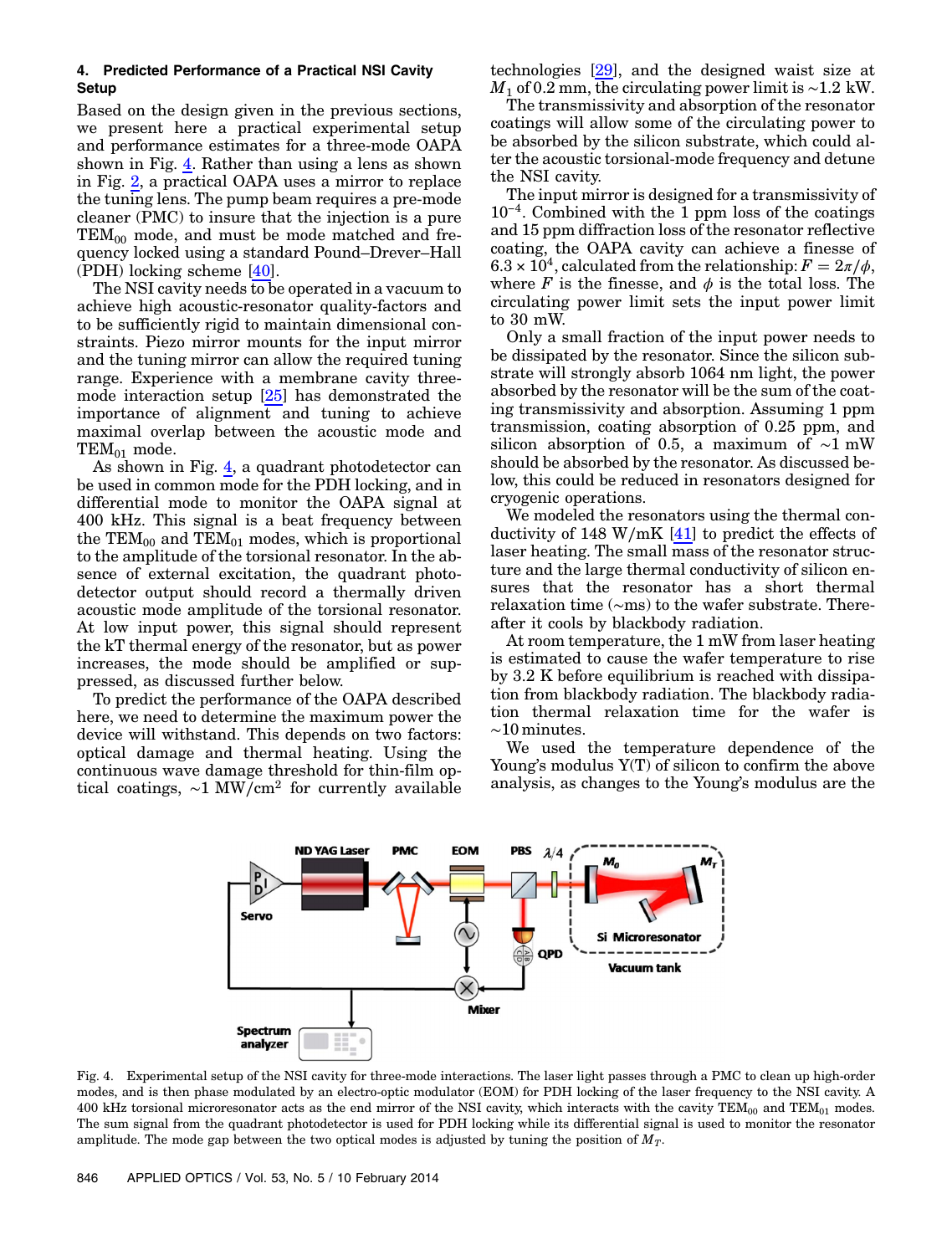<span id="page-6-1"></span>

Fig. 5. Expected parametric gain for given laser input power values. Parametric instability (gain  $R = 1$ ) is achieved with 1.6 µW (left vertical–dotted line). The red curve is the achievable acoustic mode amplification and instability (for  $R \ge 1$ ), and the blue curve is mode cooling. Our system allows for 30 mW of input power before the damage threshold of optical coatings is reached. With 30 mW of input power, a cooling factor  $\sim$ 1.9 × 10<sup>4</sup> is reached (right vertical–dotted line).

dominating cause of acoustic mode frequency drift [\[42](#page-8-8)[,43](#page-8-9)]. The near-linear relation [[41](#page-8-7)]  $\Delta Y(T)/\Delta T \approx$ 7 MPa∕K allows the mode frequency to be used as a temperature probe.

With the low-power laser used in the optical lever for measuring acoustic modes, we could apply known amounts of heat and measure the resonator temperature changes over time. Results were consistent with the simple modeling, above, leading to an expectation that, at maximum optical power, the mode frequency would drift by ∼32 Hz due to laser heating. This is small compared with the optical-mode linewidths, so should not vary the OAPA gain.

Two parameters can be used to characterize OAPA performance: (a) power required to achieve parametric instability  $(R = +1)$  and (b) maximum possible cooling factor. Here we will estimate these factors.

<span id="page-6-0"></span>The effective acoustic mode temperature  $T_{\text{eff}}$ reached by self-cooling (anti-Stokes mode) is related to the parametric gain R [see Eq.  $(1)$ ], as shown in Eq. [\(16](#page-6-0)) [\[26](#page-7-20)]:

$$
T_{\text{eff}} = \frac{T_0}{1 - R},\tag{16}
$$

where  $T_0$  is the thermodynamic temperature of the acoustic mode.

According to Eq. [\(16](#page-6-0)), if  $R = +1$ ,  $T_{\text{eff}} \rightarrow \infty$ , corresponding to parametric instability. Large negative values of  $R$  cause strong cooling.

Using Eq. [\(1\)](#page-1-0) and the parameters reported above, the OAPA achieves  $R = 1$  with an incident power ~1.6 µW (cavity finesse of  $6.3 \times 10^4$ ,  $Q_0 = Q_1 =$  $1.3 \times 10^{10}$ , and  $\Lambda = 0.1$ , resonator effective mass  $m = 1.17$  mg, and experimentally observed [[28\]](#page-7-22)  $Q_m = 7.5 \times 10^5$  $Q_m = 7.5 \times 10^5$  $Q_m = 7.5 \times 10^5$ . Figure 5 shows the predicted parametric gain as a function of input power.

Using the maximum input power of 30 mW, and the parameters given above, the maximum cooling metric gain as a function of input power.<br>Using the maximum input power of 30 mW, and<br>the parameters given above, the maximum cooling<br>gain is  $-1.9 \times 10^4$ . This gain would allow the resonator effective temperature to be cooled from 300 K to

∼15 mK. If the resonator was cryogenically cooled to 76 mK, it would allow self-cooling of the macroscopic resonator acoustic mode to the quantum ground state, near  $4 \mu K$  [\[26](#page-7-20)] [Eq. [\(16](#page-6-0))].

### 5. Conclusions

A three-element NSI cavity has been shown to allow the creation of a high parametric gain three-mode OAPA in a compact setup. We have presented a configuration that allows tuning between positive and negative gain (from parametric instability to strong cooling) with small relative position adjustments of the optical components. The device can be tuned for different optical mode gaps and mechanical resonator frequencies.

We have predicted that the OAPA design presented here can achieve parametric instability, corresponding to a parametric gain  $R = 1$  with 1.6  $\mu$ W of input power. The maximum self-cooling factor, limited by the optical-coating damage threshold, is  $1.9 \times 10^4$  with 30 mW of input power. This cooling gain is sufficient to cool the resonator to the quantum ground state from an initial temperature of 76 mK.

The above estimate does not account for the strong reduction of acoustic losses in silicon at low temperatures. A resonator designed to be cooled to the ground state would require reduced laser heating and reduced loss contributions from the optical coatings. If a quality-factor of  $10^7$  was achieved, combined with coating losses ∼0.1 ppm, the heat load would fall below 100  $\mu$ W, and the peak cooling factor would increase, making ground state cooling achievable for this mg scale resonator [\[44](#page-8-10)].

An OAPA has many potential applications. Because the resonators have long relaxation times (∼s), if cooled to the quantum ground state, they could be used as quantum memory devices. Their mm scale makes them suitable to study macroscopic quantum mechanics on scales larger than many other systems used in macroscopic quantum experiments. They are sources of tripartite entanglement.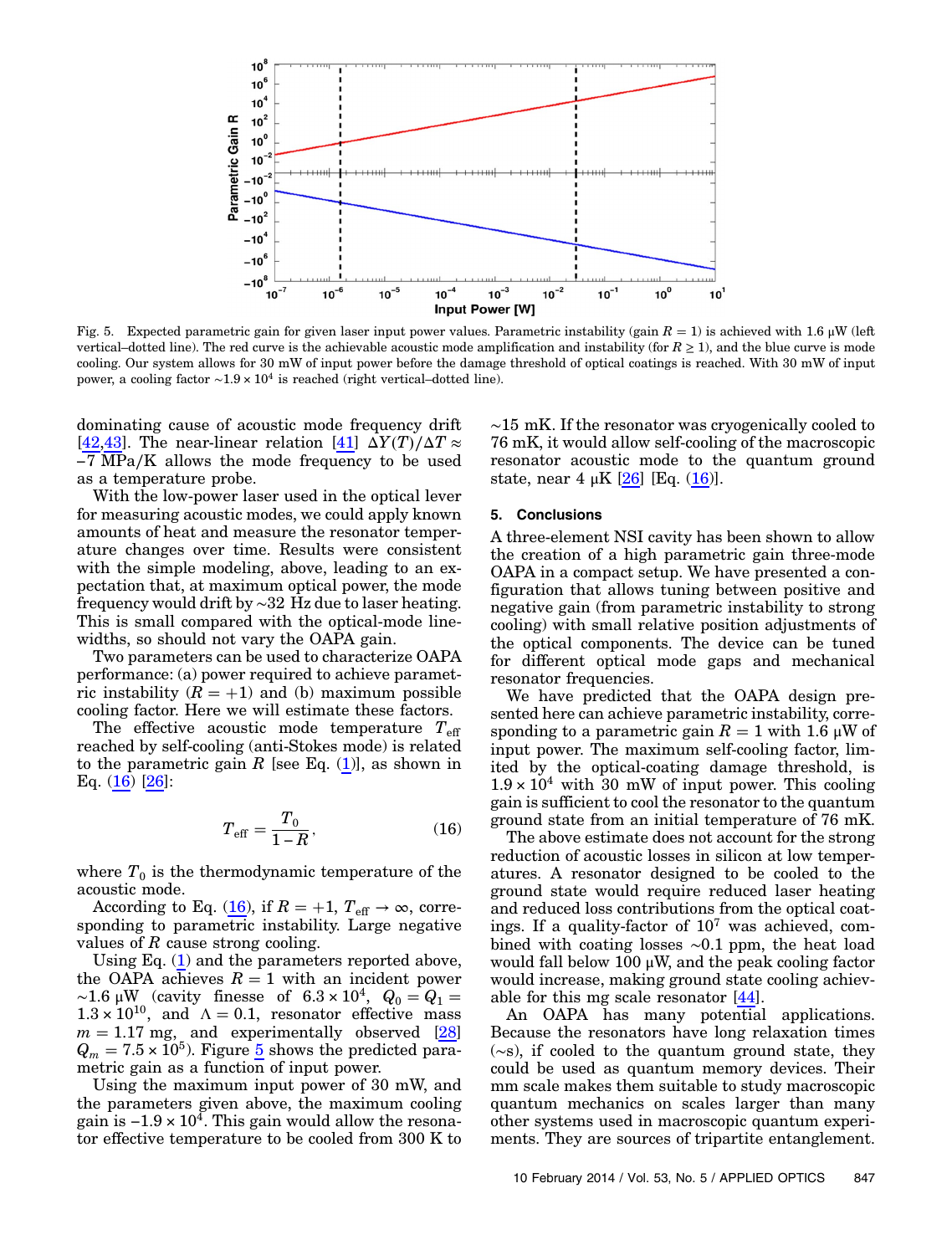As room temperature devices, a simple current loop mounted on the central paddle could enable an OAPA to be operated as a sensitive magnetometer or radio frequency field detector. In the first instance, we plan to test the predictions presented here, and use the device for studying three-mode parametric instability and suppression methods for advanced gravitational wave detectors [[19\]](#page-7-13).

We also propose to develop an improved resonator design using silicon-on-insulator wafer technology, to allow a difference in thickness between the frame and the paddles [[45\]](#page-8-11). A design with thin paddles and a thick frame (∼mm) will allow simple thermal grounding without incurring suspension losses, which would be necessary for efficient cooling in a very low temperature environment.

This work was supported by the Australian Research Council, the Australian National Fabrication Facility, the French RENATECH network, and Beijing Normal University, for partial funding of the work. We would like to thank Professor Zong-Hong Zhu for making this research possible and Professor Hai-Bo Wang for valuable advice.

#### <span id="page-7-0"></span>References

- 1. T. Corbitt, Y. Chen, E. Innerhofer, H. Müller-Ebhardt, D. Ottaway, H. Rehbein, D. Sigg, S. Whitcomb, C. Wipf, and N. Mavalvala, "An all-optical trap for a gram-scale mirror," Phys. Rev. Lett. 98, 150802 (2007).
- 2. T. J. Kippenberg, H. Rokhsari, T. Carmon, A. Scherer, and K. J. Vahala, "Analysis of radiation-pressure induced mechanical oscillation of an optical microcavity," Phys. Rev. Lett. <sup>95</sup>, 33901 (2005).
- <span id="page-7-9"></span>3. S. Gigan, H. R. Böhm, M. Paternostro, F. Blaser, G. Langer, J. B. Hertzberg, K. C. Schwab, D. Bäuerle, M. Aspelmeyer, and A. Zeilinger, "Self-cooling of a micromirror by radiation pressure," Nature <sup>444</sup>, 67–70 (2006).
- <span id="page-7-1"></span>4. A. Schliesser, P. Delaye, N. Nooshi, K. J. Vahala, and T. J. Kippenberg, "Radiation pressure cooling of a micromechanical oscillator using dynamical backaction," Phys. Rev. Lett. <sup>97</sup>, 243905 (2006).
- <span id="page-7-2"></span>5. C. Zhao, L. Ju, Y. Fan, S. Gras, B. J. J. Slagmolen, H. Miao, P. Barriga, D. G. Blair, D. J. Hosken, A. F. Brooks, P. J. Veitch, D. Mudge, and J. Munch, "Observation of three-mode parametric interactions in long optical cavities," Phys. Rev. A <sup>78</sup>, 023807 (2008).
- 6. J. Miller, M. Evans, L. Barsotti, P. Fritschel, M. MacInnis, R. Mittleman, B. Shapiro, J. Soto, and C. Torrie, "Damping parametric instabilities in future gravitational wave detectors by means of electrostatic actuators," Phys. Lett. A <sup>375</sup>, 788–<sup>794</sup>  $(2011).$
- 7. S. P. Vyatchanin, "Parametric oscillatory instability in laser gravitational antennas," Phys. Usp. <sup>55</sup>, 302–305 (2012).
- 8. S. Forstner, S. Prams, J. Knittel, E. D. van Ooijen, J. D. Swaim, G. I. Harris, A. Szorkovszky, W. P. Bowen, and H. Rubinsztein-Dunlop, "Cavity optomechanical magnetometer," Phys. Rev. Lett. 108, 120801 (2012).
- 9. O. Arcizet, P.-F. Cohadon, T. Briant, M. Pinard, A. Heidmann, J.-M. Mackowski, C. Michel, L. Pinard, O. Francais, and L. Rousseau, "High-sensitivity optical monitoring of a micromechanical resonator with a quantum-limited optomechanical sensor," Phys. Rev. Lett. <sup>97</sup>, 133601 (2006).
- <span id="page-7-4"></span><span id="page-7-3"></span>10. J. M. Dobrindt and T. J. Kippenberg, "Theoretical analysis of mechanical displacement measurement using a multiple cavity mode transducer," Phys. Rev. Lett. <sup>104</sup>, 033901 (2010).
- 11. G. Bahl, M. Tomes, F. Marquardt, and T. Carmon, "Observation of spontaneous Brillouin cooling," Nat. Phys. <sup>8</sup>, 203–<sup>207</sup> (2012).
- <span id="page-7-5"></span>12. T. J. Kippenberg and K. J. Vahala, "Cavity optomechanics: back-action at the mesoscale," Science <sup>321</sup>, 1172–1176 (2008).
- <span id="page-7-6"></span>13. P. F. Cohadon, A. Heidmann, and M. Pinard, "Cooling of a mirror by radiation pressure," Phys. Rev. Lett. <sup>83</sup>, 3174–<sup>3177</sup> (1999).
- <span id="page-7-7"></span>14. I. S. Grudinin, H. Lee, O. Painter, and K. J. Vahala, "Phonon laser action in a tunable two-level system," Phys. Rev. Lett. 104, 083901 (2010).
- <span id="page-7-8"></span>15. J. B. Khurgin, "Viewpoint: phonon lasers gain a sound foundation," Physics <sup>3</sup>, 16 (2010).
- <span id="page-7-10"></span>16. O. Arcizet, P.-F. Cohadon, T. Briant, M. Pinard, and A. Heidmann, "Radiation-pressure cooling and optomechanical instability of a micromirror," Nature 444, 71-74 (2006).
- <span id="page-7-11"></span>17. V. B. Braginsky, S. E. Strigin, and S. P. Vyatchanin, "Parametric oscillatory instability in Fabry–Perot interferometer," Phys. Lett. A <sup>287</sup>, 331–338 (2001).
- <span id="page-7-12"></span>18. V. B. Braginsky, S. E. Strigin, and S. P. Vyatchanin, "Analysis of parametric oscillatory instability in power recycled LIGO interferometer," Phys. Lett. A <sup>305</sup>, 111–124 (2002).
- <span id="page-7-13"></span>19. G. M. Harry, "Advanced LIGO: the next generation of gravitational wave detectors," Class. Quantum Grav. <sup>27</sup>, 084006 (2010).
- <span id="page-7-14"></span>20. C. Zhao, L. Ju, J. Degallaix, S. Gras, and D. G. Blair, "Parametric instabilities and their control in advanced interferometer gravitational-wave detectors," Phys. Rev. Lett. <sup>94</sup>, 121102 (2005).
- <span id="page-7-15"></span>21. L. Ju, S. Gras, C. Zhao, J. Degallaix, and D. G. Blair, "Multiple modes contributions to parametric instabilities in advanced laser interferometer gravitational wave detectors," Phys. Lett. <sup>A</sup> <sup>354</sup>, 360–365 (2006).
- <span id="page-7-16"></span>22. M. Evans, L. Barsotti, and P. Fritschel, "A general approach to optomechanical parametric instabilities," Phys. Lett. A <sup>374</sup>, <sup>665</sup>–671 (2010).
- <span id="page-7-17"></span>23. C. Blair, S. Susmithan, C. Zhao, F. Qi, L. Ju, and D. Blair, "Radiation pressure excitation of test mass ultrasonic modes via three mode opto-acoustic interactions in a suspended Fabry–Pérot cavity," Phys. Lett. A <sup>377</sup>, 1970–<sup>1973</sup> (2013).
- <span id="page-7-18"></span>24. G. Bahl, J. Zehnpfennig, M. Tomes, and T. Carmon, "Stimulated optomechanical excitation of surface acoustic waves in a microdevice," Nat. Commun. <sup>2</sup>, 403 (2011).
- <span id="page-7-19"></span>25. X. Chen, C. Zhao, L. Ju, S. Danilishin, D. Blair, H. Wang, and S. P. Vyatchanin, "Observation of three-mode parametric instability," arXiv:1303.4561 (2013).
- <span id="page-7-20"></span>26. C. Zhao, L. Ju, H. Miao, S. Gras, Y. Fan, and D. G. Blair, "Three-mode optoacoustic parametric amplifier: a tool for macroscopic quantum experiments," Phys. Rev. Lett. 102, 243902 (2009).
- <span id="page-7-21"></span>27. S. R. Mallinson, "Fabry–Perot interferometer," U.S. Patent 4,825,262 (25 April 1989).
- <span id="page-7-22"></span>28. F. A. Torres, P. Meng, L. Ju, C. Zhao, D. G. Blair, K.-Y. Liu, S. Chao, M. Martyniuk, I. Roch-Jeune, R. Flaminio, and C. Michel, "High quality factor mg-scale silicon mechanical resonators for 3-mode optoacoustic parametric amplifiers," J. Appl. Phys. 114, 014506 (2013).
- <span id="page-7-23"></span>29. G. M. Harry, M. R. Abernathy, A. E. Becerra-Toledo, H. Armandula, E. Black, K. Dooley, M. Eichenfield, C. Nwabugwu, A. Villar, D. R. M. Crooks, G. Cagnoli, J. Hough, C. R. How, I. MacLaren, P. Murray, S. Reid, S. Rowan, P. H. Sneddon, M. M. Fejer, R. Route, S. D. Penn, P. Ganau, J.-M. Mackowski, C. Michel, L. Pinard, and A. Remillieux, "Titania-doped tantala/silica coatings for gravitational-wave detection," Class. Quantum Grav. <sup>24</sup>, 405–415 (2007).
- <span id="page-7-24"></span>30. D. T. Wei, "Ion beam interference coating for ultralow optical loss," Appl. Opt. <sup>28</sup>, 2813–2816 (1989).
- <span id="page-7-25"></span>31. J. P. Davis, D. Vick, D. C. Fortin, J. A. J. Burgess, W. K. Hiebert, and M. R. Freeman, "Nanotorsional resonator torque magnetometry," Appl. Phys. Lett. <sup>96</sup>, 072513 (2010).
- <span id="page-7-26"></span>32. Y. Mita, M. Kubota, T. Harada, F. Marty, B. Saadany, T. Bourouina, and T. Shibata, "Contour lithography methods for drie fabrication of nanometre–millimetre-scale coexisting microsystems," J. Micromech. Microeng. <sup>16</sup>, S135–S141 (2006).
- <span id="page-7-27"></span>33. J. Greuters and N. H. Rizvi, "UV laser micromachining of silicon, indium phosphide and lithium niobate for